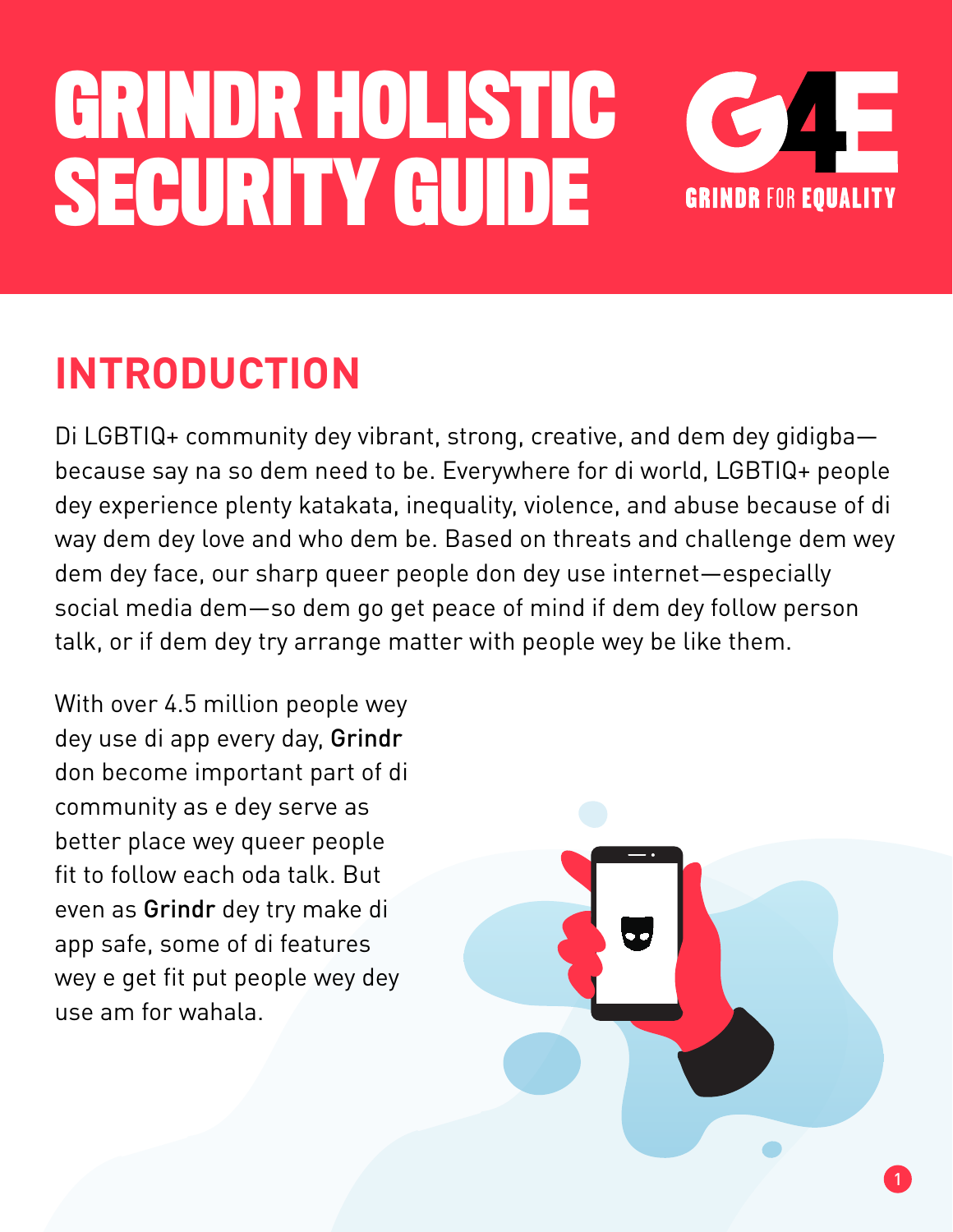Safety nor be wetin consign only users, na why Grindr dey always find how fem fit take increase security for di app—not just because dem wan protect people wey dey use am, but so dem go fit give dem better information wey go make sure say dem safe for dia waka.

As part of di things wey dem do, Grindr for Equality don join bodi with LGBTIQ+ and health activists, and organizations for all over di world—even users—create Holistic Security Guide wey contain many areas wey consign di safety of people wey dey use am. Because of di ogbonge feedback and advice wey dis people give, we don dey able to share dis important information to helep people enjoy dem experience for Grindr and still dey safe.



This guide go use di method wey dey reduce harm, so everybodi fit continue to dey use Grindr and dem go increase wetin dem know about how dem fit reduce any kasala wey fit reach dia side. Dis method wey dey reduce harm na public health inspire am. E dey designed to reduce di bad bad social and physical consequences wey dey follow different human behaviors, as we sabi di wahala wey dey inside some activities wey we dey do everyday.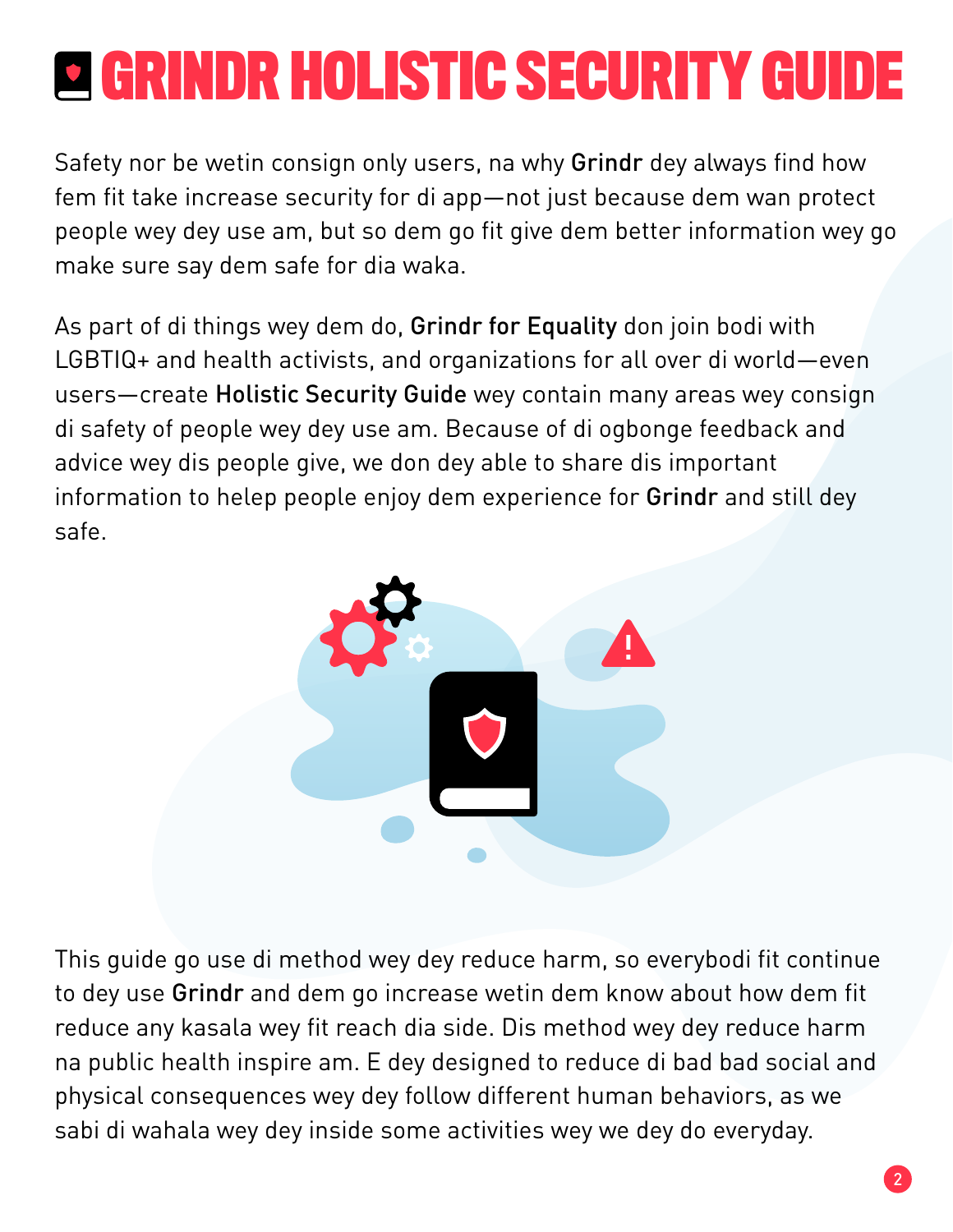### **WETIN BE HOLISTIC SECURITY?**

Holistic security na di method wey combine digital security, personal safety, and selfcare into normal practises wey we fit take manage our security.

For wetin we dey try do, we go divide di guide like so:



### **DIGITAL SECURITY**

Digital security na di practice wey dem dem use protect people wey dey use internet, dia device, and data from people wey no get permission or people wey fit use di internet attack dem. If you dey live for place where you dey for danger because you be LGBTIQ+, dis na some important steps wey you fit take keep yourself safe as you dey use Grindr.

"E no make sense to dey dig well after di house don catch fire."

*~Indian proverb*

#### **Don't Post Pictures with Identifiable Features:**

If you dey live for place where you fit enter wahala if you show who you be for Grindr, plenty ways dey to use di app wey no go put you for danger.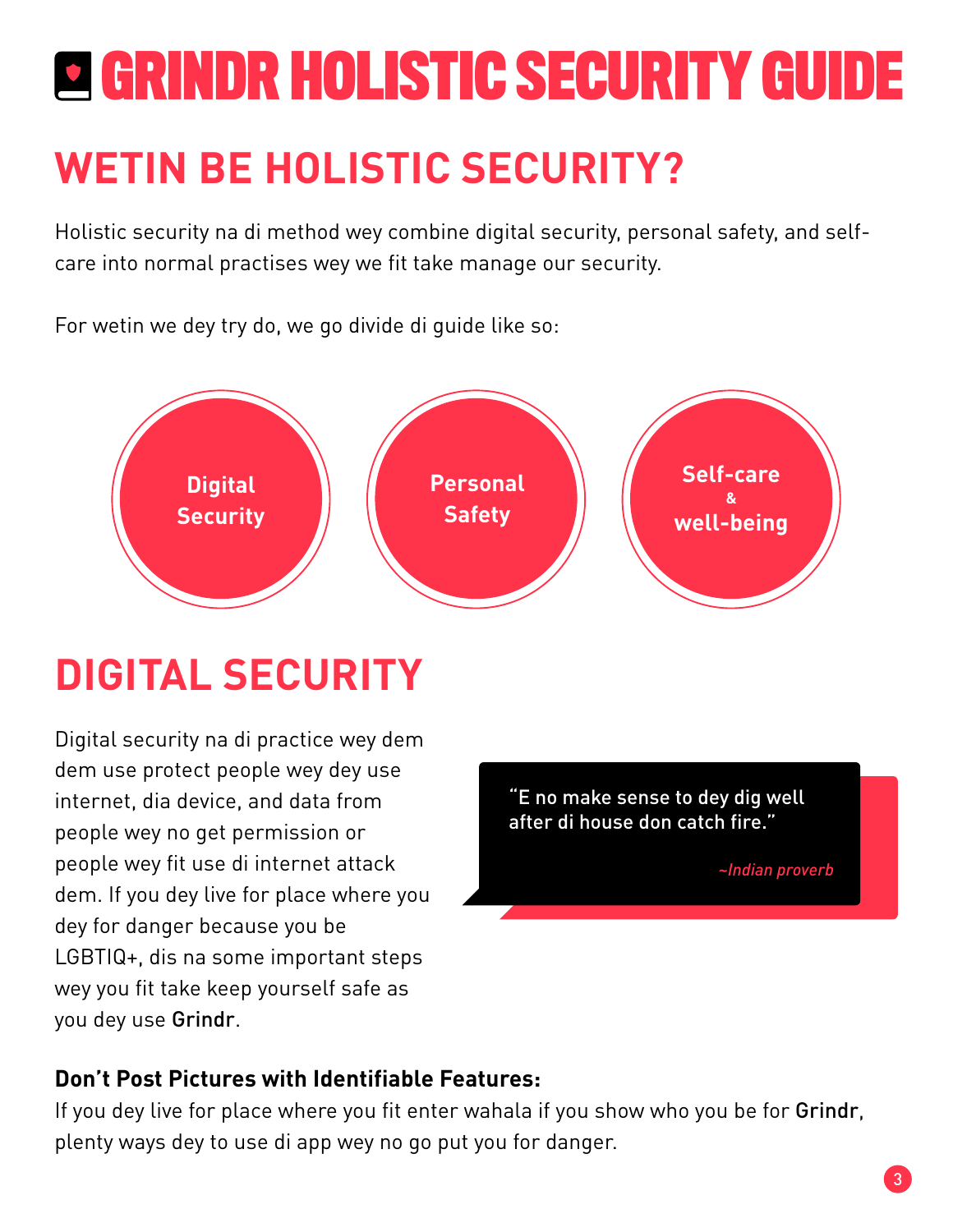- Nor show your face or anything wey dem fit take recognize you, whether na tattoo, furniture, how you take decorate your house, or how your surroundings be.
- Comot metadata when you take foto dem. Camera dey always add metadata when you take foto dem. Dis information wey no dey show fit contain where you dey, di date, time, and di place where you take di foto. Even if di foto no show your face or any oda thing wey dem fit take sabi you, dem fit still use di metadata wey dey di foto take learn plenty things wey consign you. Dem get plenty apps wey fit comot this data for you before you begin share di foto with people wey you no know.
- If you dey follow pesin talk and you go like send am foto, try fade some kain things to hide who you be. E fit still be beta way to share foto with people, wey you no go too show yourself. No forget say no be every time you fade foto na im e go work sake of say e got some software wey go fit carry di foto back to as e dey before. Make you try use foto wey go fit show di kain person wey you be in anoda way wey consign di things wey you dey like do.
- To sabi more about how you fit take fade your foto on top Android fone, click this link wey follow so:

#### **https://guardianproject.info/apps/obscuracam**

For people wey dey use IOS:

#### **https://itunes.apple.com/us/app/blur-photos-free-for-iphone-ipad-and-ipod-touch/ id931207837?mt=8**

When you dey talk to people wey you no too sabi, e dey beta to cover di camera for your fone, laptop, or tablet. For people wey dey use android you fit do am digitally with di Camera Blocker app.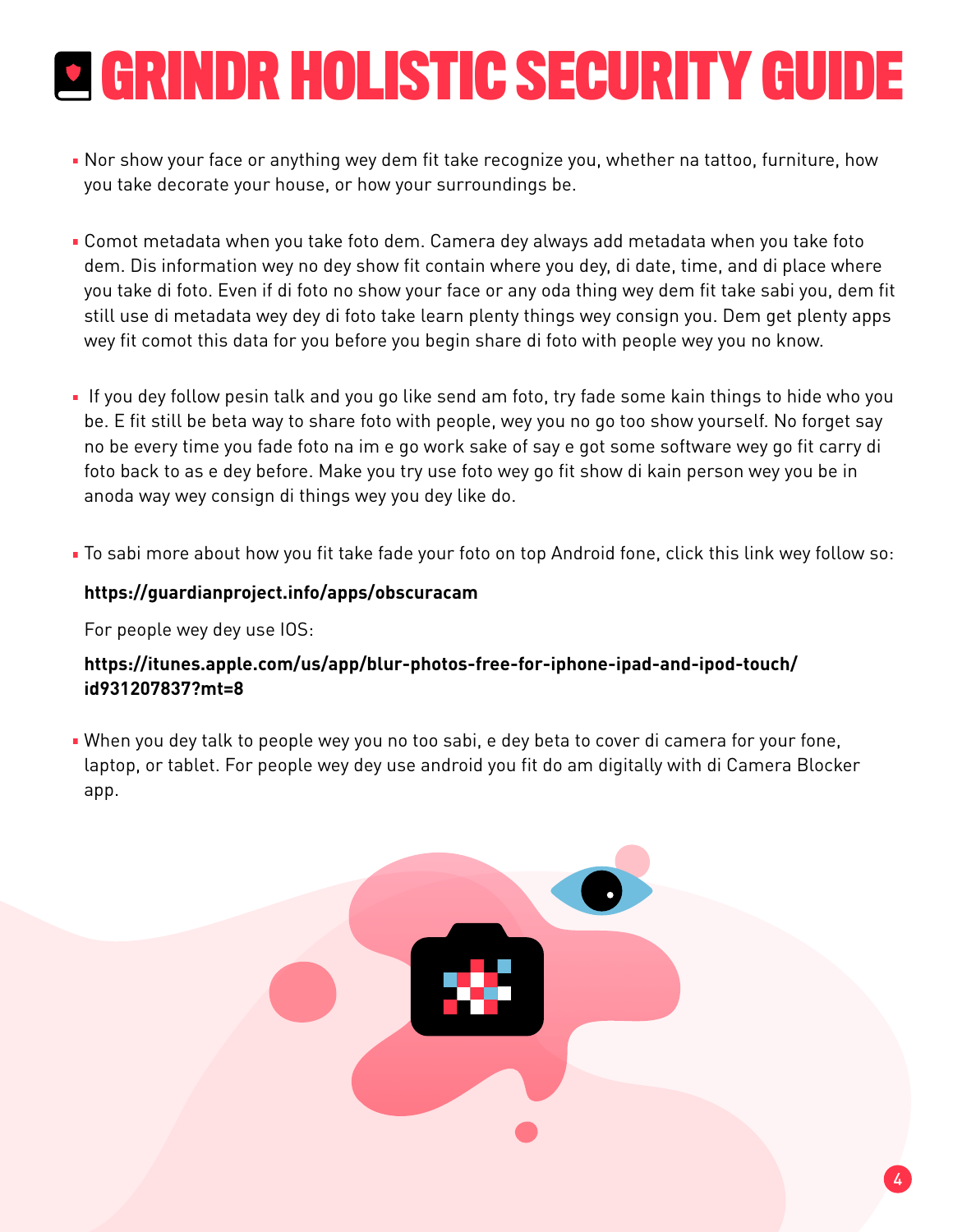

*Julio na 35 years-old man wey dey like date people wey e meet online. E dey always feel like say di app na correct and safe way to arrange matter with oda men. One day, Julio send foto wey dey show where e dey work for di background to pesin wey turn out to be blackmailer. This pesin blackmail Julio for over a month, say e go expose who e be to people wey dey work with am.*

#### **Wetin Julio for don do differently?**

**Julio for no show e face for foto, and e suppose make sure say oda things sey dem fit take recognize am, like where e dey work or any kain thing wey fit let pesin know who e be or cause wahala for am.**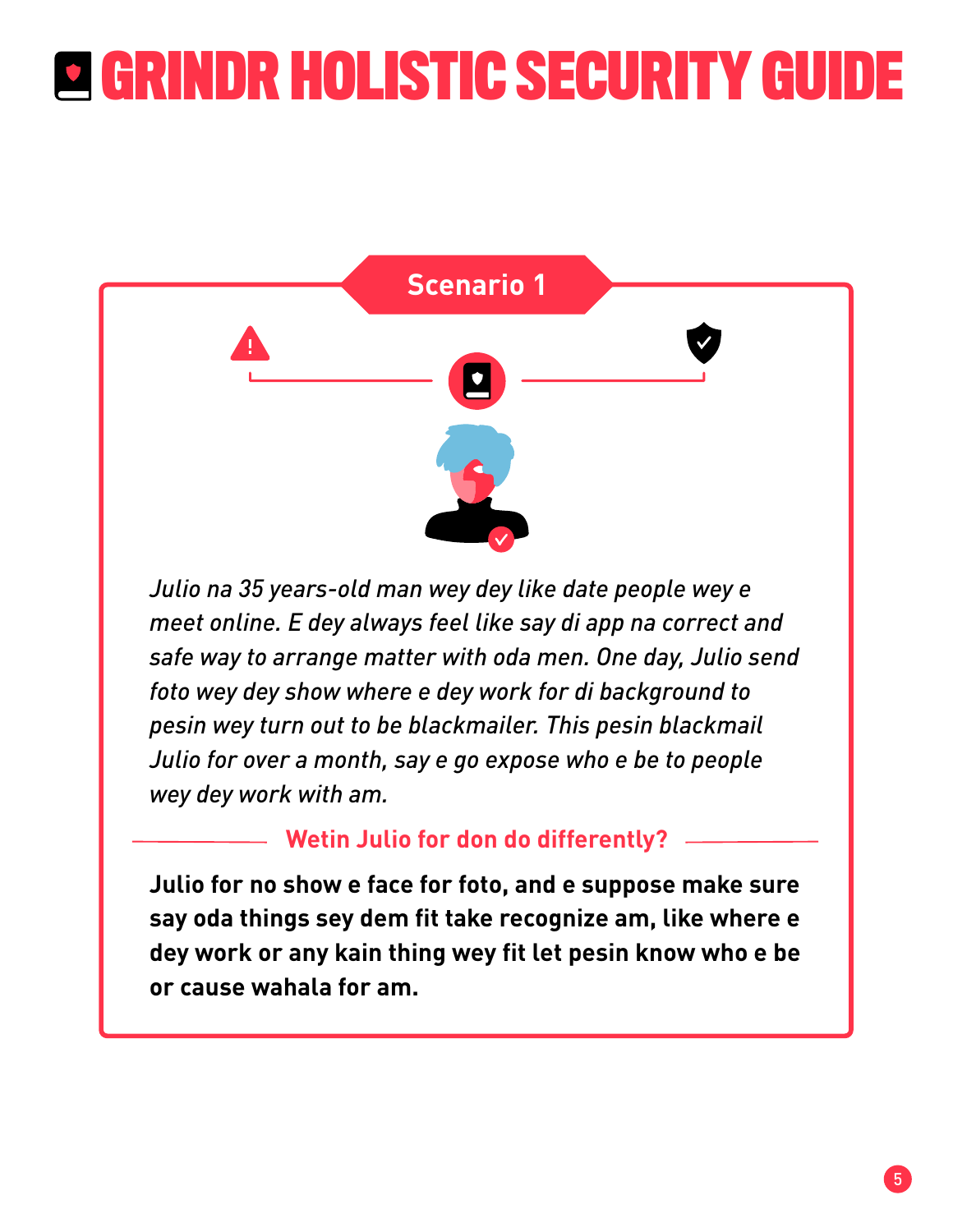#### **Meet for Place Wey Dey Safe:**

To dey give people your home address fit get wahala. Make sure say your mind and bodi agree with pesin before una go meet. If you don ready to meet pesin, try meet am for somewhere wey you know say e day friendly to LGBTQ+ people if one dey your area. If you wan carry your talk comot for Grindr, think to use messaging apps wey dey secure with end-to-end encryption. Some of di apps wey dey safe na Wire, Signal, Jitsi, and Appear. Abeg remember say if you wan use Wire, you no need to register with your fone number, you fit just use email address if you want. If you dey use signal, you fit set di time wey di messages go delete comot. After some kain time don pass, all your talk go just disappear on e own.



#### **No Use Personal Information for Your Grindr Profile:**

No give your correct name, address, fone number, or any kain information wey fit help pesin recognize you for your profile. If you show your personal information, e fit make am quick easy for pesin to sabi your social media profile.

#### **No Connect Your Social Media Accounts:**

E get some apps wey dey go allow or ask you to login with another social media account. This kain connection between your social media and oda tools wey you dey use follow people talk fit give person road to take find information about you.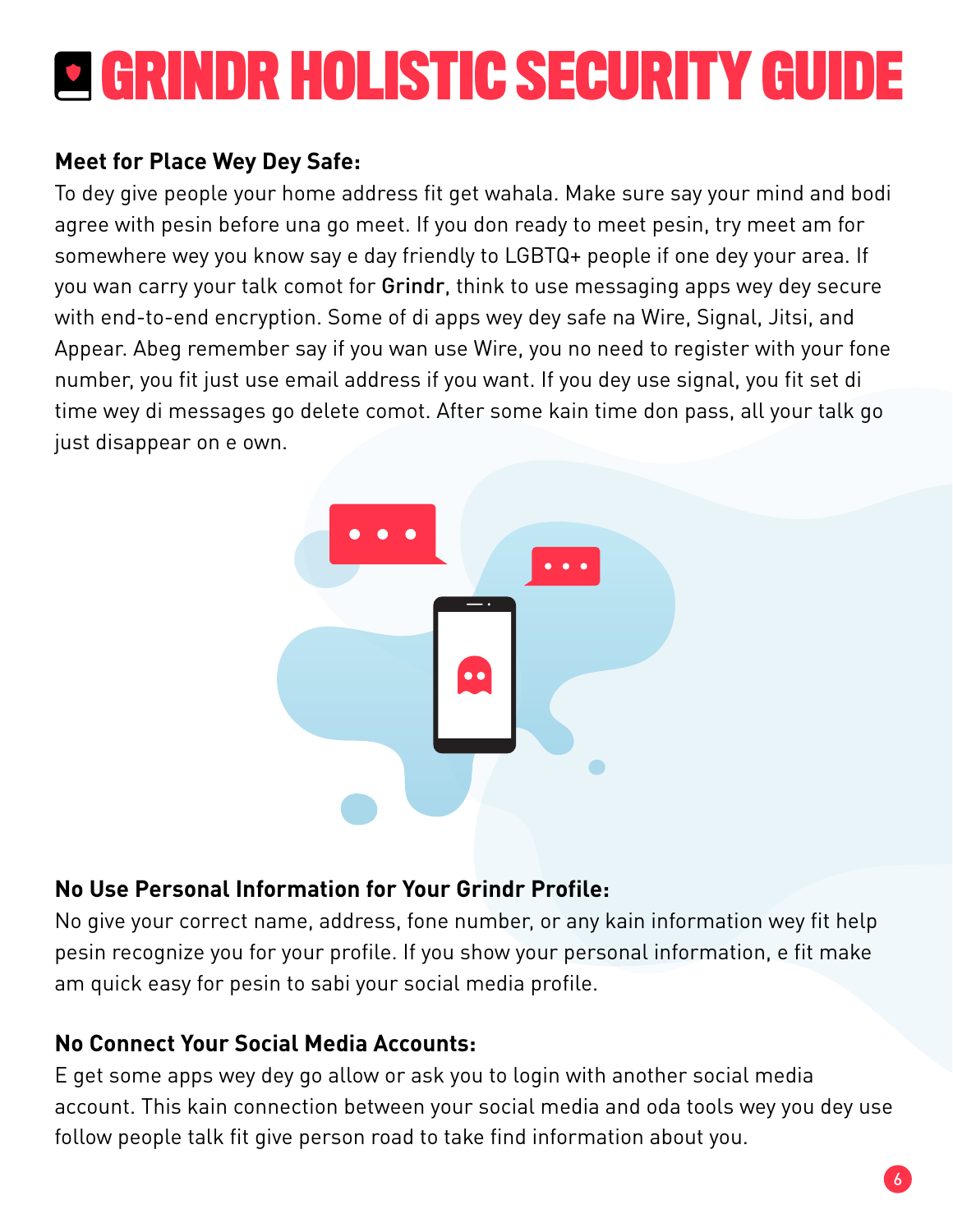If naso e be, try follow dis step dem:

- Use another name for Grindr wey different from your oda social media apps.
- Give another number and email address wey you no dey usually use.
- No connect or sign in through social media, if you fit. If e dey necessary, get another social media wey you go dey use for to dey log into social media.
- No give your fone number unless e dey absolutely necessary.

#### **Your Messages Dey Save for Two Fone dem (Your Own and di Oda Person Own):**

No share any personal information, foto dem or videos wey no go normally share give people wey you no know. E get some countries wey dem fit use this information as legal evidence against you so dem go fit put you for prison.

#### **No Dey Use Internet With Wi-Fi Hotspot:**

Wi-Fi hotspots wey dey public places like airports, coffee shops, libraries, and hotels fit dey easy to use, but dem no dey too secure. If you get another option apart from dese networks wey no secure, and if no legal trouble fit arise, we go advice say you always use virtual private network (VPN) for your fone. To sabi more about VPNs, try look this links wey follow so:

**https://en.wikipedia.org/wiki/Virtual\_private\_network**

**https://www.psiphon3.com https://nordvpn.com https://www.tunnelbear.com**

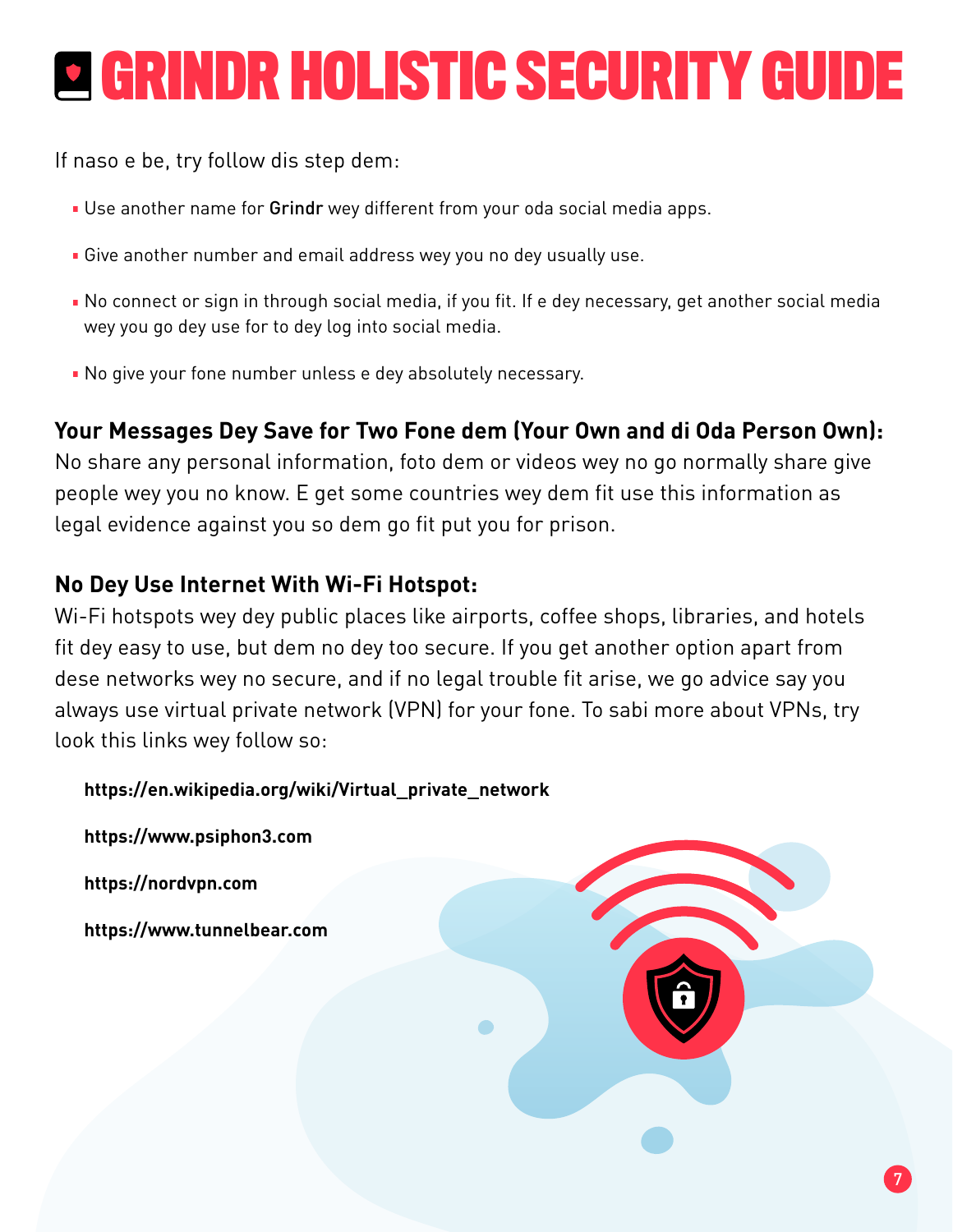#### **Always Update di Software for Your Fone:**

Software updates go protect you from known security threats and provide some kain new things and beta speed. People wey dey use smartfone with old software fit fall victim to attackers wey go gain strong control (wey dem dey call "root access" for Android systems and "jailbreaking" for iOS systems) over dia devices, and allow them to read di message wey dey your social networking app dem. E dey important to monitor updates wey come from official source like Google Play, F-droid, or The Apple App Store. To get more information about root access and jailbreaking check:

#### **https://en.wikipedia.org/wiki/Rooting\_(Android)**

**https://en.wikipedia.org/wiki/IOS\_jailbreaking**



#### **Enable Remote Wipe for Your Smartfone:**

E good if you fit wipe your smartfone from anywhere so that if your information, foto, etc., enter di wrong person hand you fit clear am. If dem thief your fone, you go wan make sure say all di information wey fit put you for trouble dey easy to wipe comot. To sabi more about how to wipe your fone from anywhere you dey, check di links wey follow so:

**https://support.google.com/accounts/answer/6160491?hl=en**

**https://support.apple.com/kb/PH2701?locale=en\_US**

**https://preyproject.com**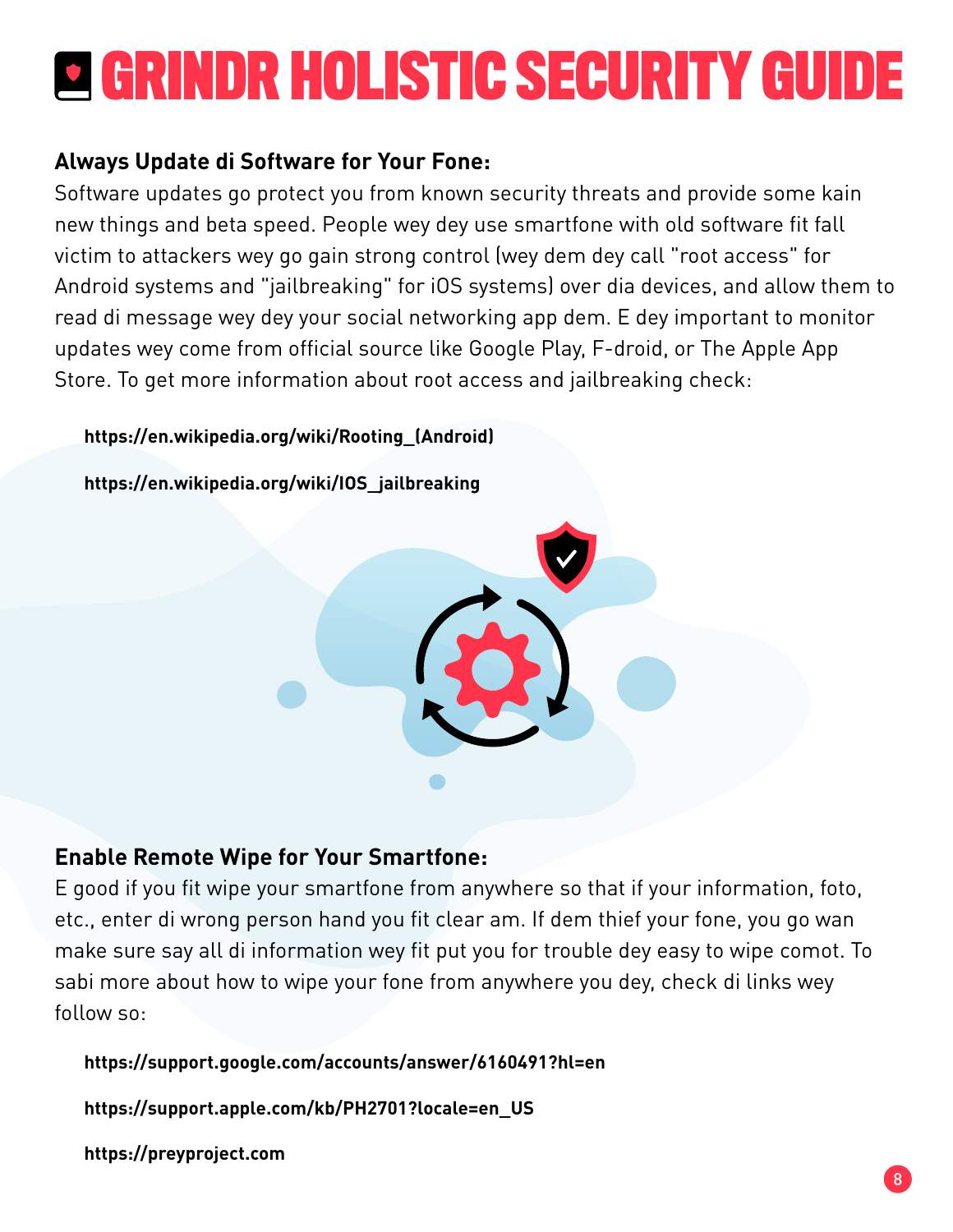#### **Protect di Foto dem and Videos Wey Dey Your Fone:**

If you must get foto or video wey fit put you for trouble for your fone, make sure say you store dem in a way wey dey secure. You fit carry dem go private gallery for your fone or use online applications like Photo Vault.

#### **Use Pin Take Lock Your Grindr Profile:**

People wey dey use Grindr fit set up dia Grindr app to show "Enter Security Pin" where dey must to enter dia 4-digit pin to use Grindr. You fit still hide your app with di Discreet App Icon option, wey dey make di Grindr app resemble another thing like camera of calculator app.

We develop dis features dim for Grindr user wey dey fo country where if dim know say dim be LGBTQ, den fit put den in danger, like country den where make person be gay fit dey punishable by death penalty. E dey available to users fo di rest of di world as part of Grindr Xtra and Unlimited."

#### **Hide Distance for Your Grindr Profile:**

You fit disable "Show Distance" for your profile and cascade. E fit help if you dey live for dangerous environment and you no want make any kain people know where you dey.

For some country den where make one be LGBTQ fit put pipu for particular danger, we don already disable di feature for distance for everyone.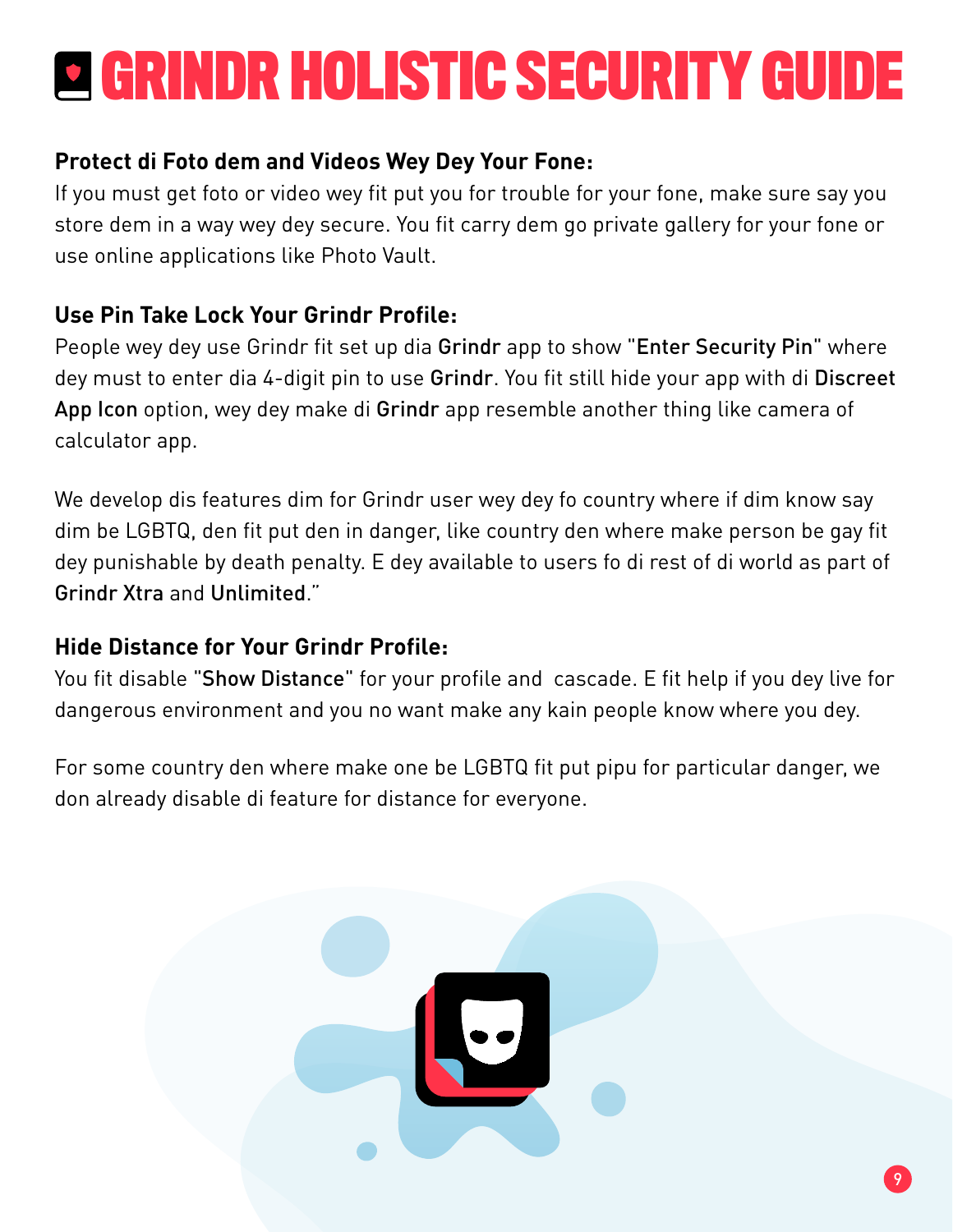#### **Hide from Explore Searches:**

People wey dey use Grindr fit decide say dem no want make oda people use "Explore" search take find them because na di thing wey dey allow people browse your area even though dem no dey live close to you.

For some country dem where make one be LGBTQ fit put pipu for particular danger, we don already hide profile from search.



#### **Block Profiles:**

If you feel say di pesin wey you dey follow talk for Grindr fit put you for trouble, you fit block am so dem no go fit find you or talk to you again for di app.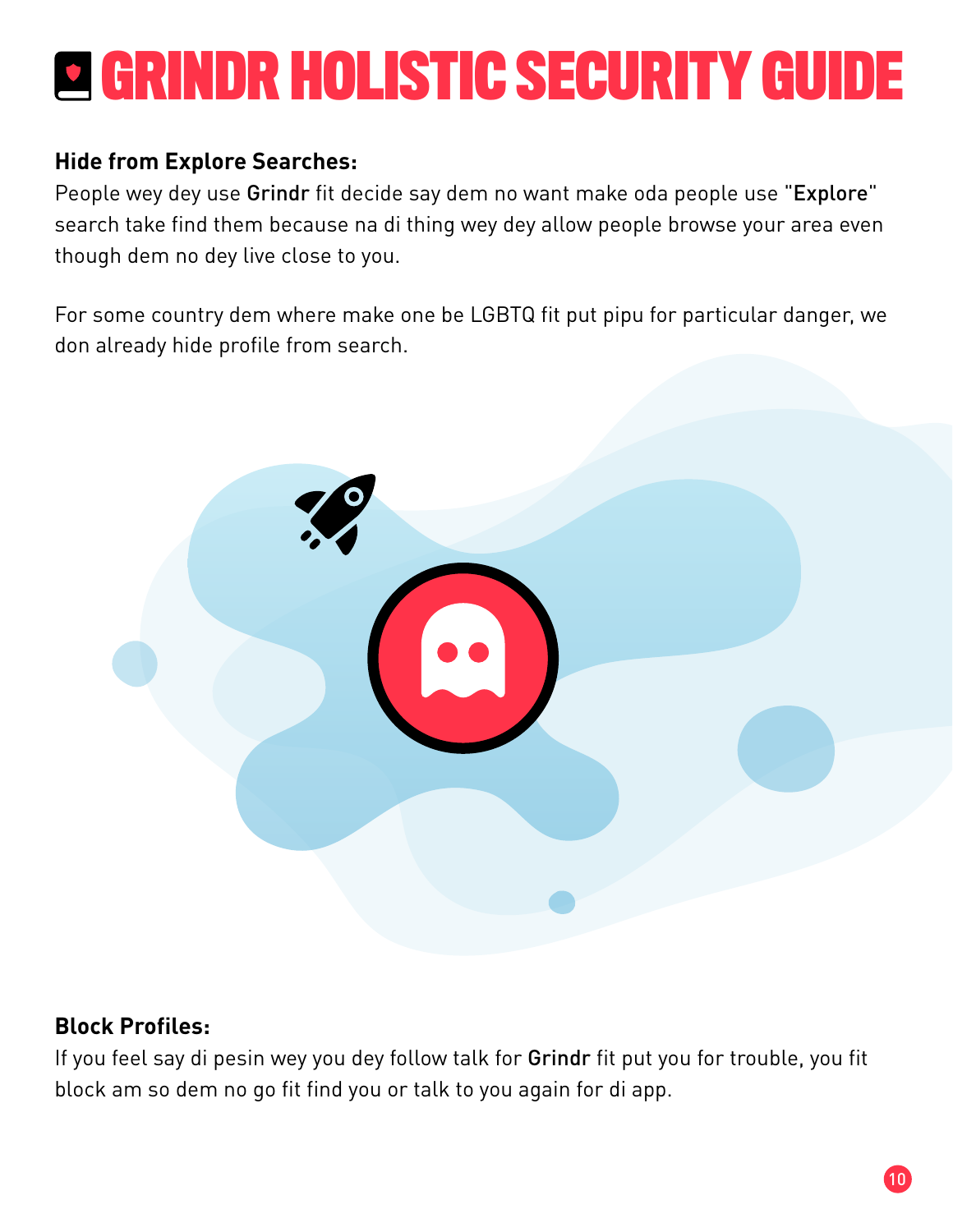

*Ahmed na 25 years-old and e dey live with im family. E don dey used to dey give im fone to im mama, brother, or friend to dey check things. One day, Ahmed give e sister di fone make she look some family foto dem. Na so di sister go mistakenly see im Grindr profile and di foto dem wey e naked snap for di fone gallery.*

#### **Wetin Ahmed for don do differently?**

**Ahmed no suppose dey give im fone to oda people, but as e dey do am often and e no warn make people dey take eye look am, e for don use pin lock Grindr, come change di app icon. Even sef, e for don lock all im private foto dem and videos put for locked vault app. Finally, when e dey shoot private videos, Ahmed fit also first shoot a few seconds of im hands as e dey cover di camera lens. E go cause black cover to show for di gallery app, so dem no go quick recognize di kain video wey really dey dia.**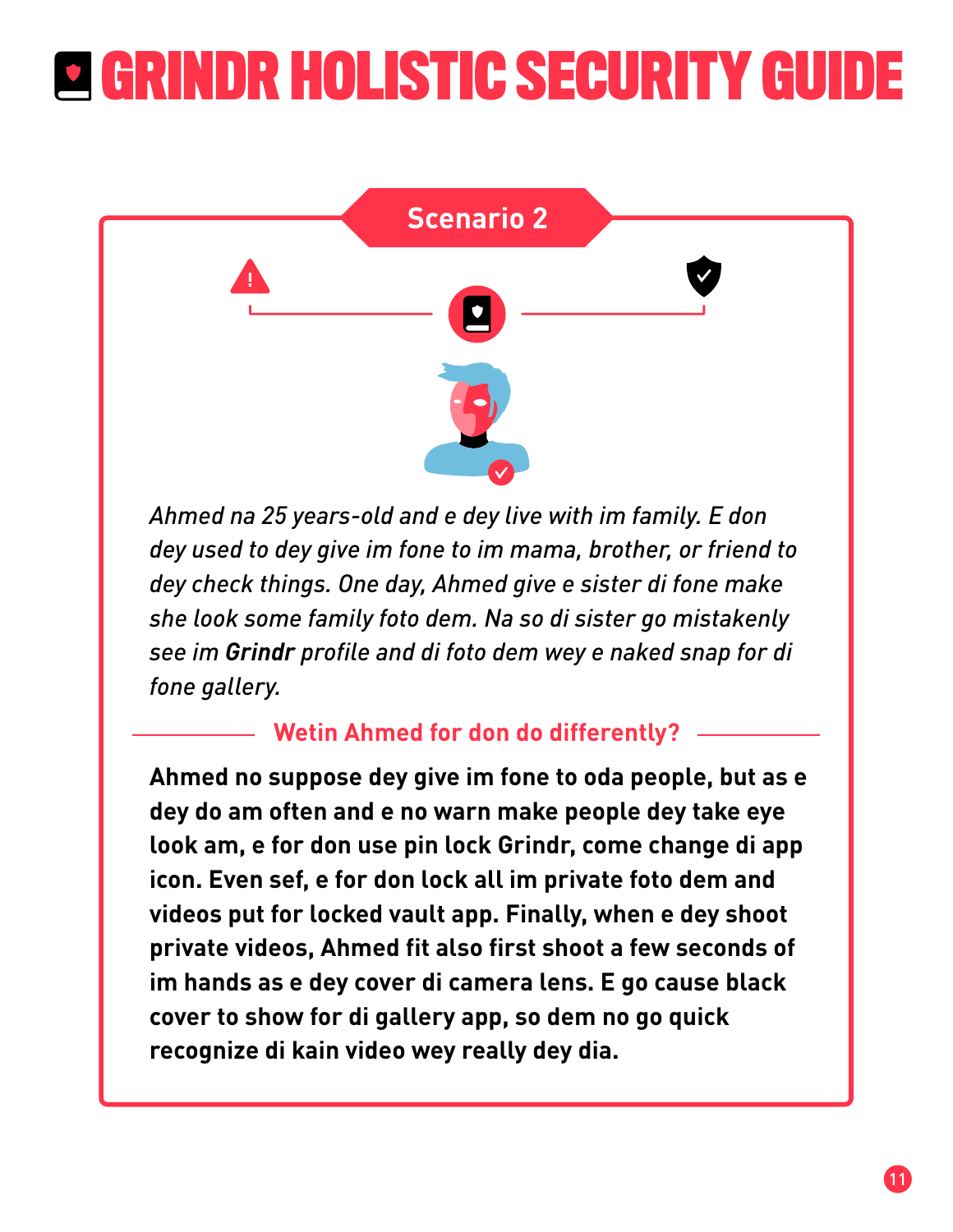### **PERSONAL SAFETY**

Personal Safety na di freedom from physical harm, and di freedom from bad belle, aggression, harassment, and loss of control over your own bodi. When e reach personal safety for social networks, you need to use common sense take respond so you go dey safe. If you dey live for place where you fit enter kasala if you be LGBTIQ+, dis na some important things wey you fit do to make sure say you no use your personal safety play as you dey use Grindr.

#### **Try Find Out Wetin You Fit About Your Date:**

If you dey follow pesin talk for Grindr, and una don decide to meet for real life, e go better say you ask about am from people wey fit know am or even find dem for Google or social media.

#### **First meet for Public Space Wey Dey Safe:**

When you dey meet people wey you no know for di first time, e go beta say you meet them for public place. E dey important to meet for place wey dey LGBTIQ+ friendly, or wey no dey known to be "unfriendly".

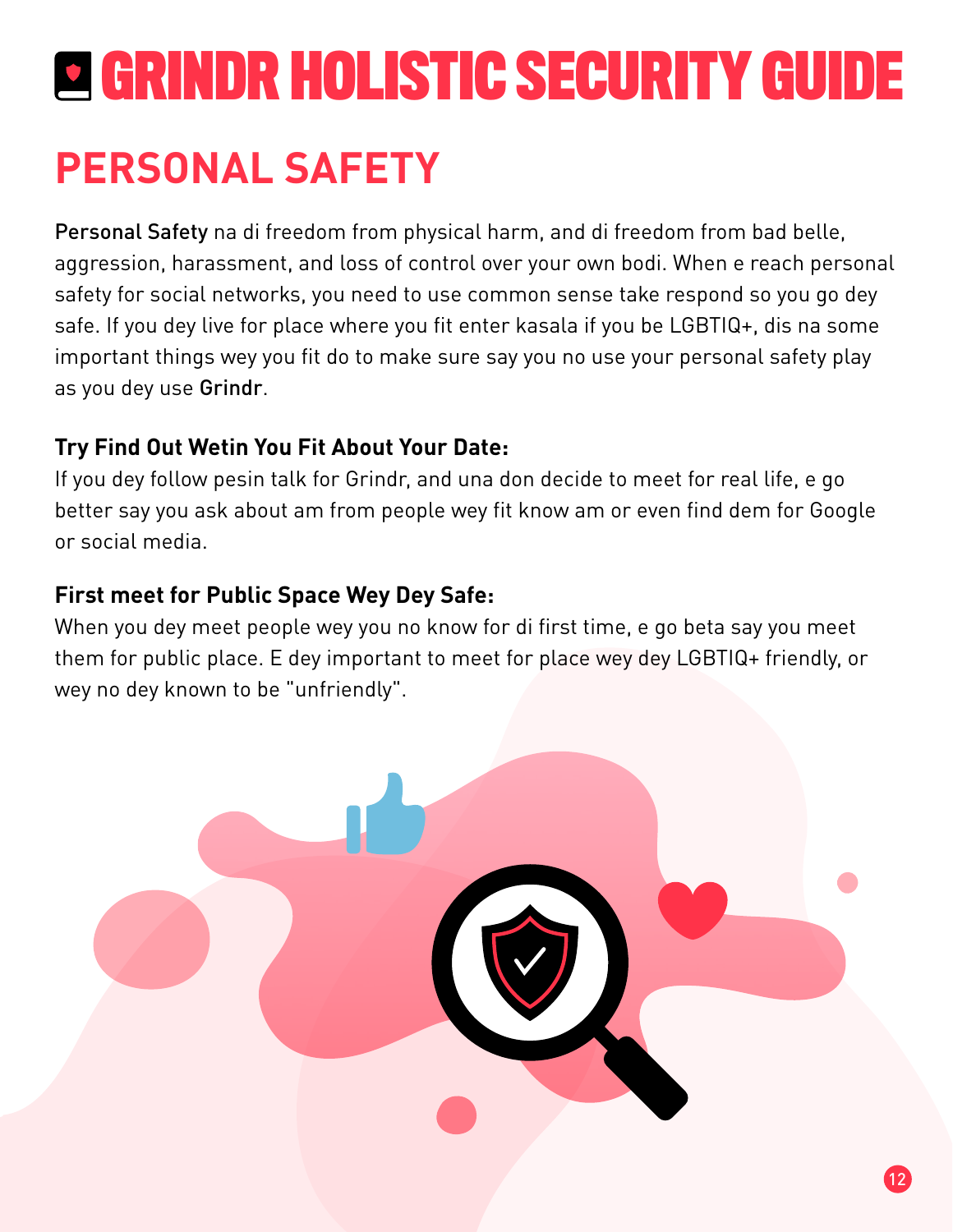#### **Tell Your Friend Where Una Dey Plan Meet:**

E dey always make sense to let people know where you dey go. E go also beta to get emergency plan. For example, arrange make your friend come meet you if so and so time don pass and you no call them. Also, when you meet pesin for di first time, try make you no carry plenty personal items like credit cards or cash. E get some useful applications wey go help you track everywhere you go for your own safety like "Trusted Contacts" and "My Family Tracker".

#### **Clear Your Fone When You Dey Meet With People Wey You No Know:**

When you go meet person you get date with from di app, clear every talk wey get sex inside, foto dem, and videos. No save numbers with names wey contain sexual identification like Top/Bottom/Hornet/Grindr or any description wey get sex mata.

#### **No Take Too Much Alcohol and Drugs:**

If you comot with pesin wey you no too sabi, no drink too much alcohol or use drug. No gree take anyhow drinks or substance. Drink and drug fit reduce your ability to see and avoid wahala before you enter inside.



#### **If Dem Arrest You:**

If you enter any kain wahala wey dem arrest you, no confess or agree say you do anything. Even if dem get proof, no say anything. Find out about organizations or groups for your area wey dey provide direct legal services, e fit be LGBTIQ+ organization or regular organization wey dey fight for human rights.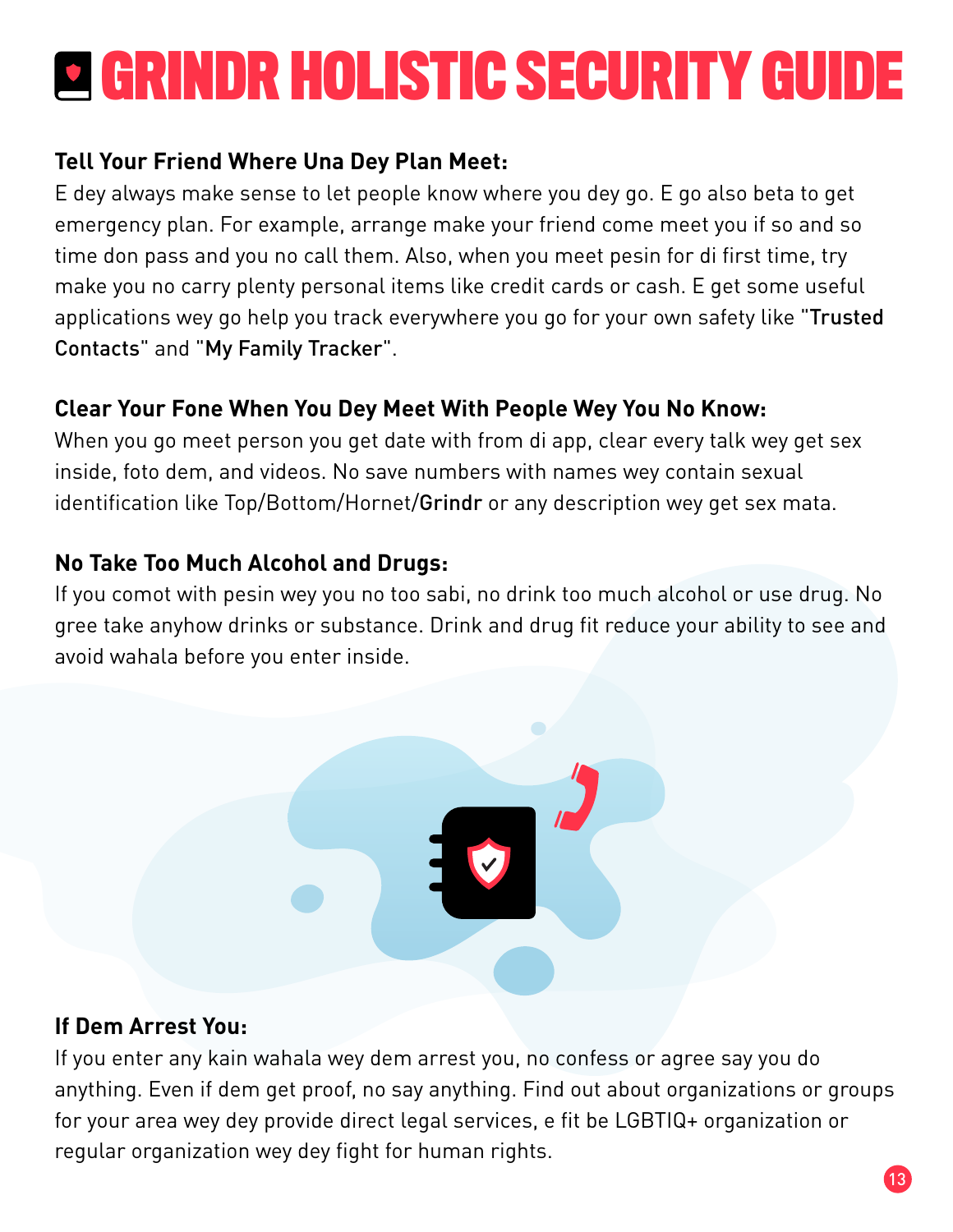### **SELF-CARE & WELL-BEING**

Fear, anxiety, burnout, stress, and trauma get bad effect on top our health. E dey block our ability to think well and make decisions about our safety and security wey make sense. Na why selfcare and well-being be di koko of our holistic security strategy. Self-care na how we dey look after our body, mind, and emotions, and how we dey monitor di environments wey dey around us.

"To dey care for myself no be gbaladun, na to preserve myself and dat one na act of political warfare."

*~Audre Lorde*

As our appreciation for ourselves and our respect our body and who we be dey start with our self and end with di people wey we dey date, this na some things wey fit help you dey safe, and help you get peace of mind for your love waka.

#### **Take Care of di Things Wey Get Your Back:**

Try find environments wey go welcome you, support you, and wey go dey safe for your life—e fit be group of beta friends and people say get your back, people wey kind, or even people wey fit understand and relate to you.

#### **Take Care of Your Mind and Body:**

E dey important to take care of di health of your mind and body. Always talk beta talk with di people wey dey your life about wetin your mind, feelings, and body need. If you get any mental health condition, no let di shame affect how you dey see yourself. No forget say no single shame dey if you ask for help when you need am.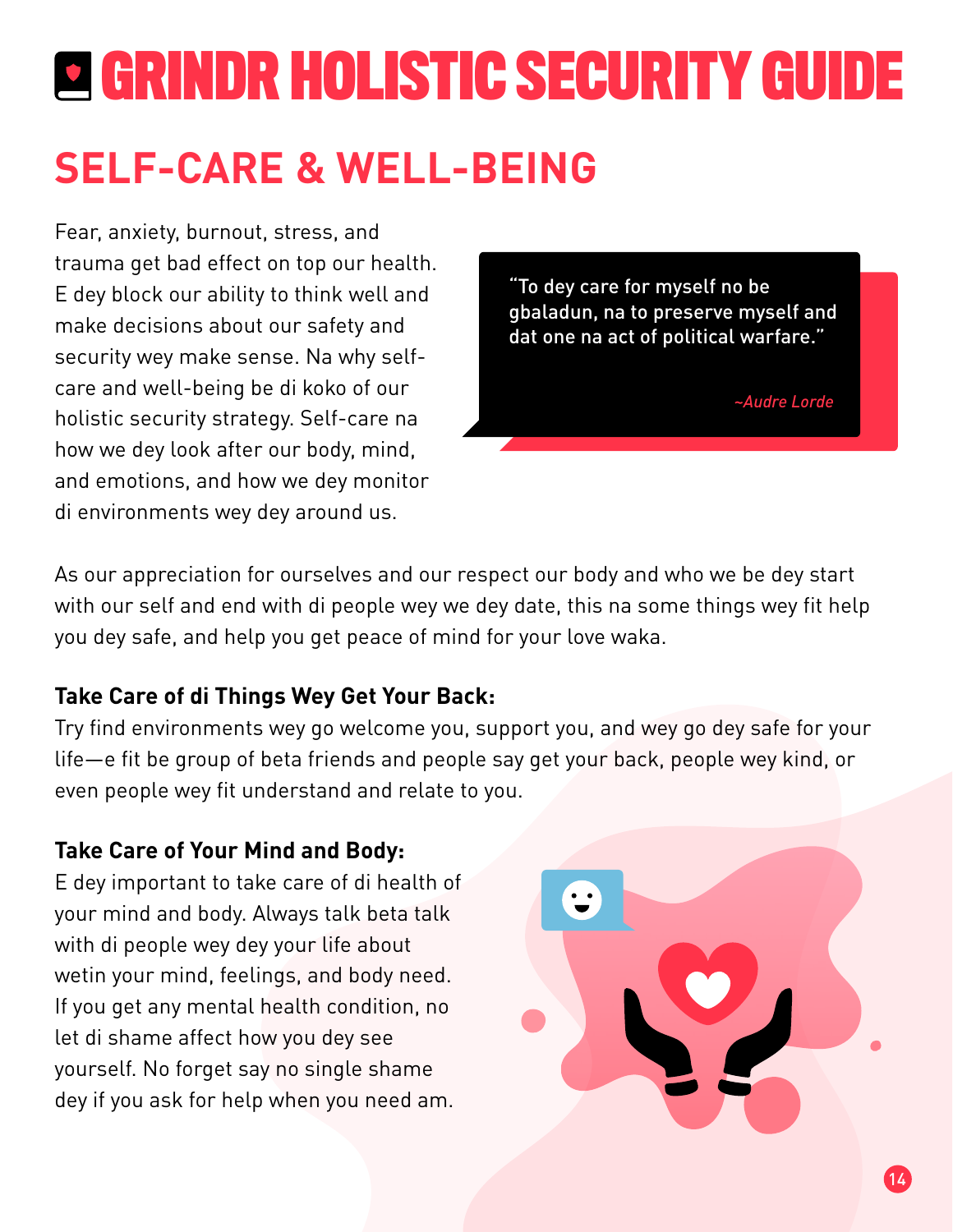#### **Take Care of Your Body:**

E dey important to take care of our body, as e go fit reduce feelings of anxiety and depression. Care for your body dey start with how you dey sleep, wetin you dey chop, di exercises wey you dey do, etc. As dem talk, "Everybody no be di same, and every body no be di same" so no forget say no be only one way you fit take care for yourself and no be only one type of ogbonge body dey. Try learn di right ways and how you fit take care for your body and decide wetin you wan achieve.



#### **Take Care of Your Sexual Health:**

Try do HIV and oda STIs tests regularly. Dey do am at least three times a year, and always talk to di people wey you meet about wetin you want for your safety. To sabi more about sexual health check di Grindr Sexual Health Resource Center:

#### **https://grindr.me/sexualhealth**

#### **Your Body Na Your Own:**

No let anybody make you feel like say who dey attracted to or who you love dey abnormal. No let anybody put shame for your body or tell you say wetin you like no be wetin good for you. And no let anybody force you knack if you no wan knack.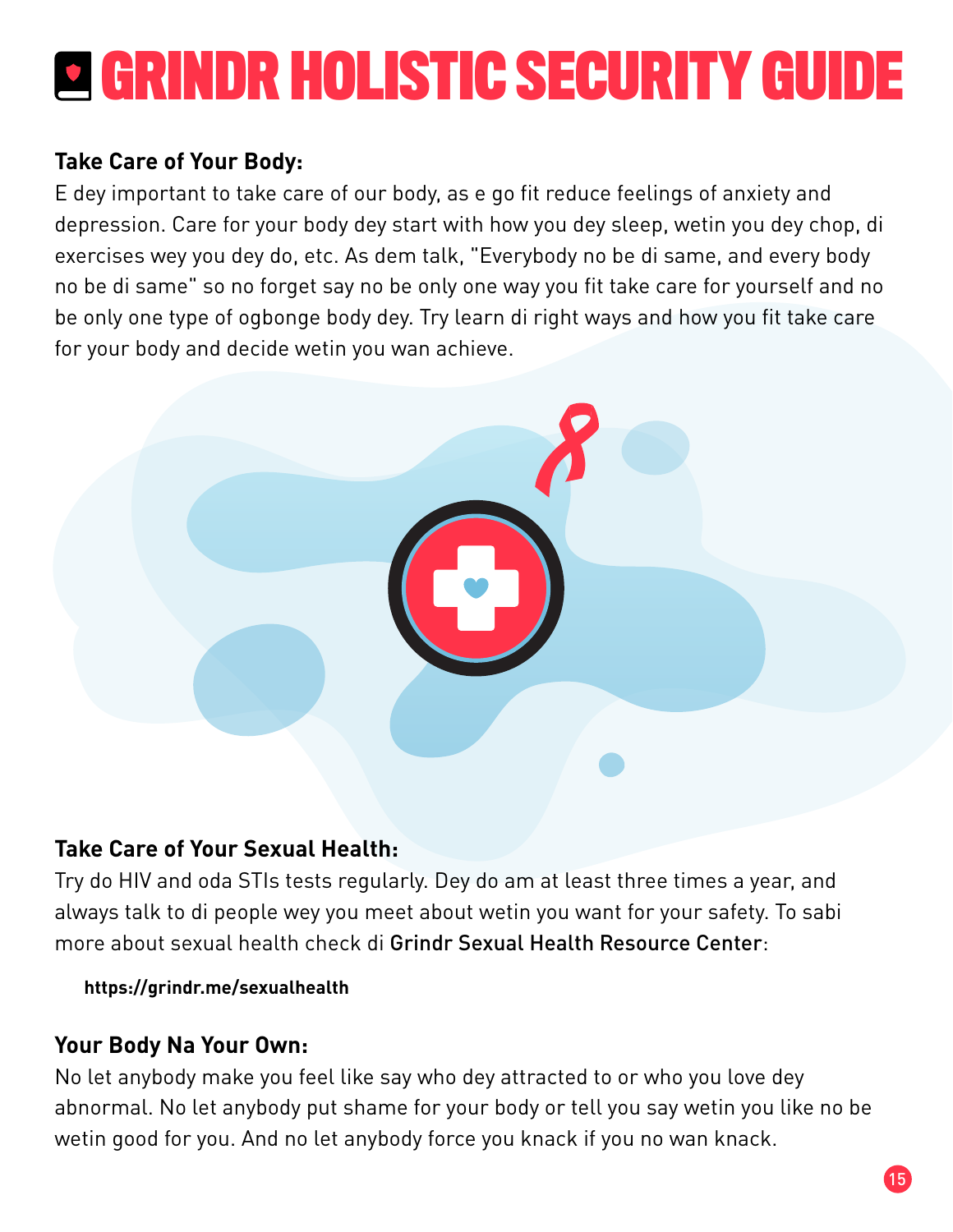#### **Collective Community Support:**

As LGBTIQ+ community, e no get why we go dey get bad belle for each other, as di world fit already dey wicked to people like us. Na our duty to dey there for one another when e feel like say di world dey fall our hand. Your LGBTIQ+ friends fit become di family wey you choose, so make we promise today say we go dey there for each other—we go dey nice, understanding, and we go get each oda back for real life and di internet. Together we fit build di kain world wey we dey dream of, world wey discrimination, stigma, racism, sexism, homophobia, transphobia, and any kain violence no go dey again.

#### **Our Differences Make Us Special:**

For di dating world, we too dey forget say we dey talk to people wey get different backgrounds, life experiences, ideas of who dem be, and decisions. We must try to treat people with respect, politeness, and kindness. We need to dey more mindful of di differences wey make us wonderfully different and special. Always ask if you no know. No assume!

To sabi more about how we fit join hands increase di talk and begin work towards a kinder, more respectful community, check di link wey follow so:



 **https://www.kindr.grindr.com**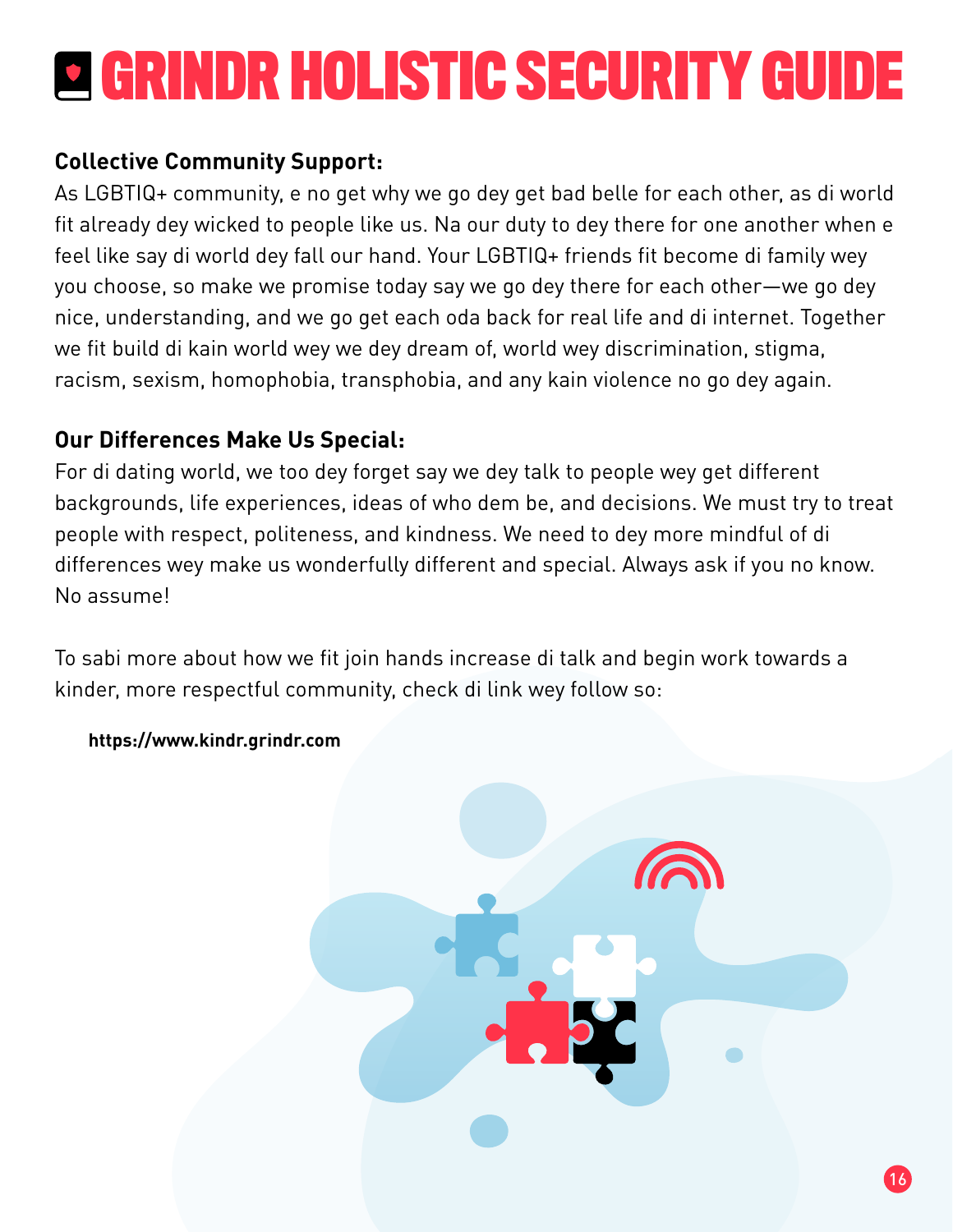

*Shirin na 29-year-old transgender woman and courageous activist for her country. Shirin been dey follow pesin talk wey she don know on top di internet for some time, but she stop after she notice say e nor dey respect her identity and e no dey treat am like woman. Di guy dey always ask girls things for dia sexual relationship wey she no like. After some days, Shirin get message on top her Facebook from di guy with link. As she open di link, she notice say messages wey dey put fear for her bodi begin dey enter her personal email. Di messages bin dey aggressive and r no dey stop. Stress come full her bodi. She feel say she nor dey safe again and dem don mess with privacy because she nor share her Facebook profile or personal email address with this person.*

#### **Wetin Shirin for don do differently?**

**Shirin for share only small personal information give di pesin, so e for no fit use am find her Facebook or personal email address. As she share plenty information with am, she give di pesin wey dey attack am di way to track her outside di app. Now, she go need change her passwords. She go also need to talk to digital security expert wey go fit make sure say dem no download tracking software or malware put for her fone.**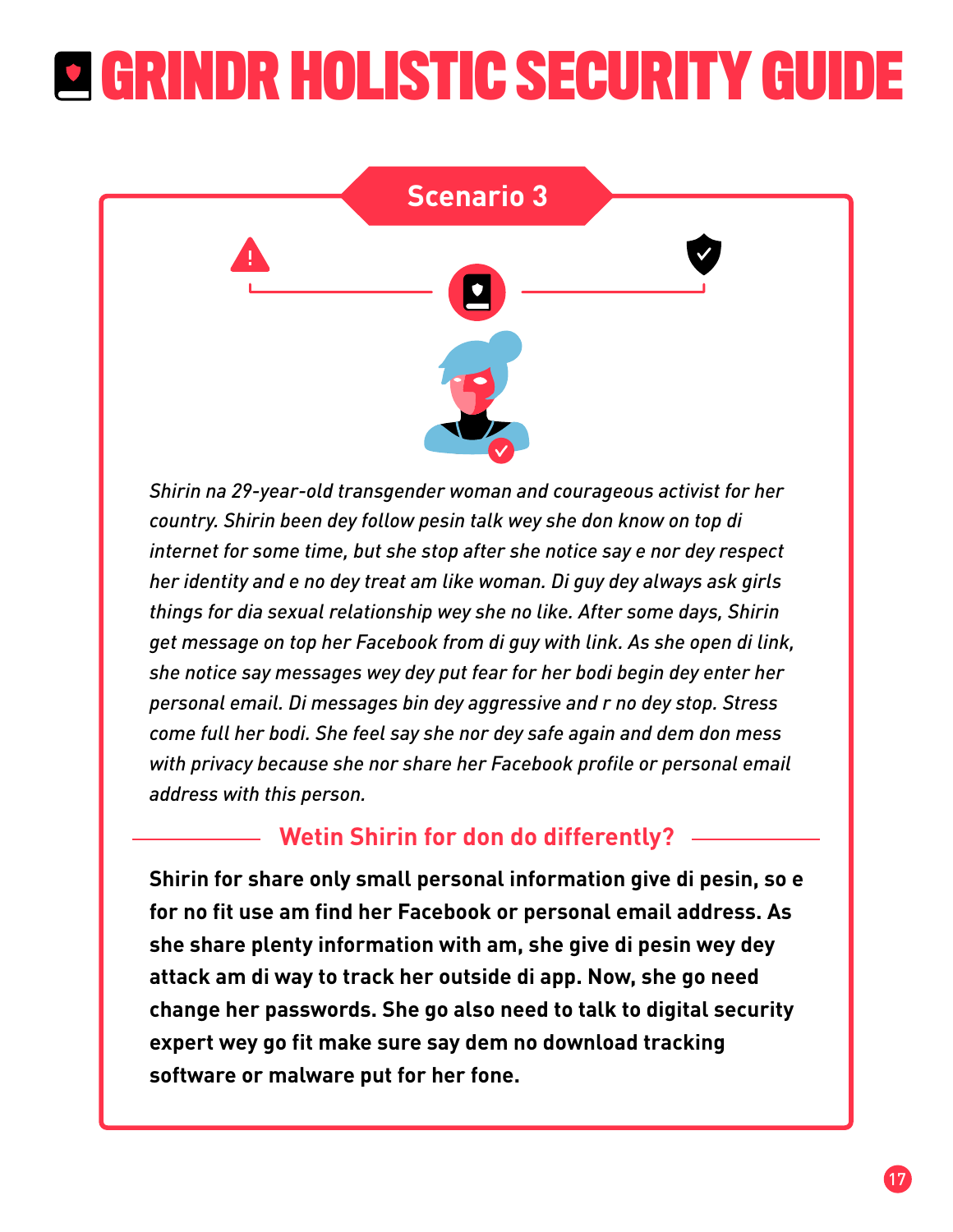### **ASSESSMENT TOOL**

Under you go find some questions wey go let you understand di level of holistic security where you dey. Di goal of dese questions is to help you reason your how you dey think about your safety. E also dey designed to help you see whether you dey give yourself di highest level of protection for your love waka and your everyday life as pesin wey be LGBTIQ+.

#### **Digital Security Checklist:**

- $\Box$  Shey you dey share foto wey dey show your face and oda things wey dem fit use recognize you with people wey you no know?
- $\Box$  Shey you dey regularly update di software and operating system for your fone?
- $\Box$  Shey videos and foto dem wey fit put you for for trouble dey securely locked inside encrypted file or app?
- $\Box$  Shey your fone get anti-virus and anti-malware wey dey up-todate?
- $\Box$  Shey you dey delete di metadata wey dey your foto dem before you share dem give oda people?
- $\Box$  Shey you dey use public Wi-Fi wey dey hotels, airports, or cafes without VPN?
- □ Shey you dey use PIN Code lock your Grindr?
- $\Box$  Shey you dey use password, pattern, or fingerprint for di lockscreen of your fone?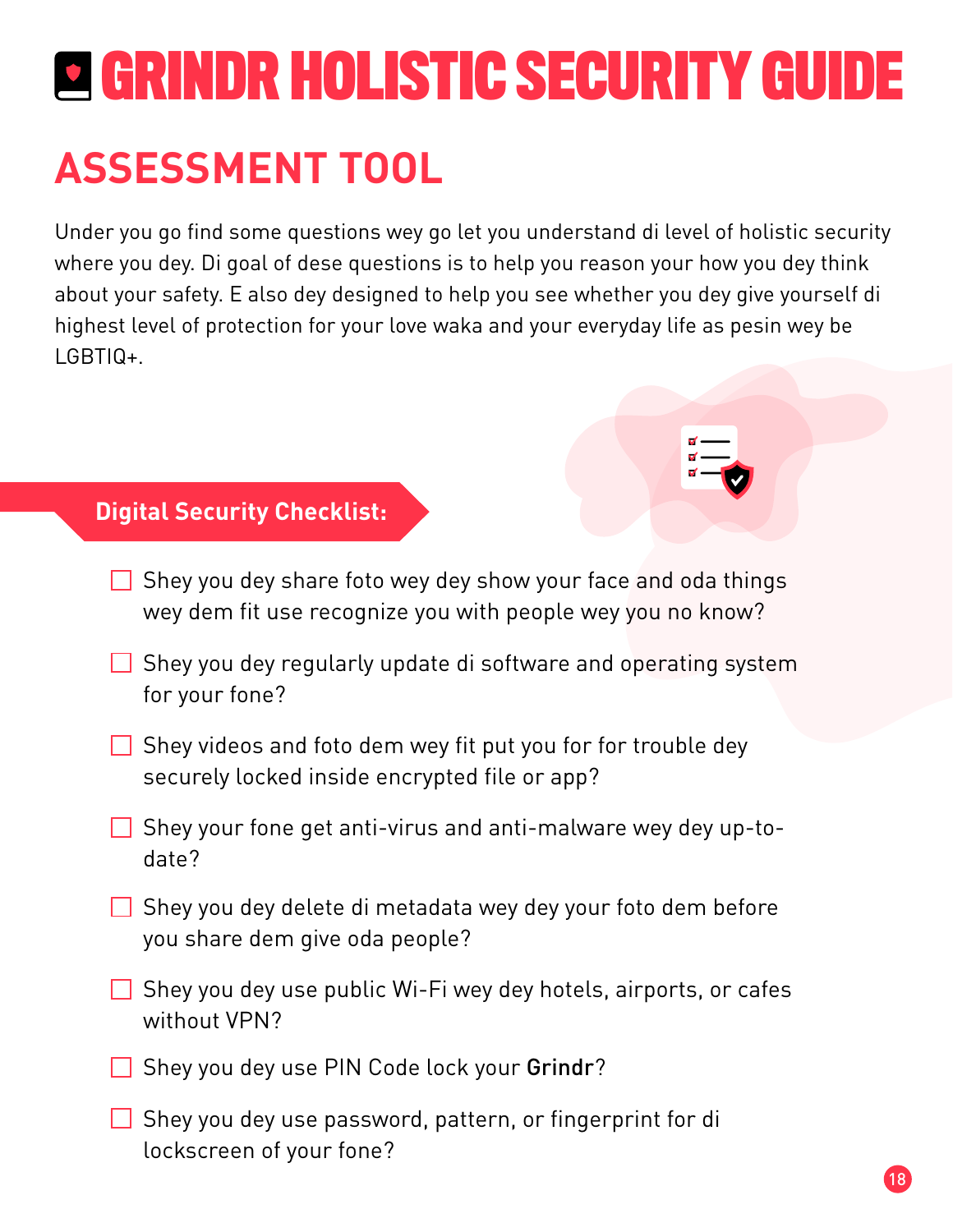#### **Personal Safety Checklist:**

- $\Box$  Shey you dey usually screen di people wey you dey talk to or date for Grindr?
- $\Box$  When you dey go meet pesin, shey you dey tell friends wey you trust where you dey?
- $\Box$  Shey you dey always make sure say you meet people wey you no know for public place first before you carry them go your house?
- $\Box$  Shey you dey clear all di sexual chat and foto dem wey dey your fone before you go out with pesin?
- $\Box$  Shey you sabi your legal rights if dem arrest you?

#### **Self-Care Checklist:**

You dey aware of wetin your body, feelings, and mind need?

 $\Box$  Shey you sabi how to set boundary?